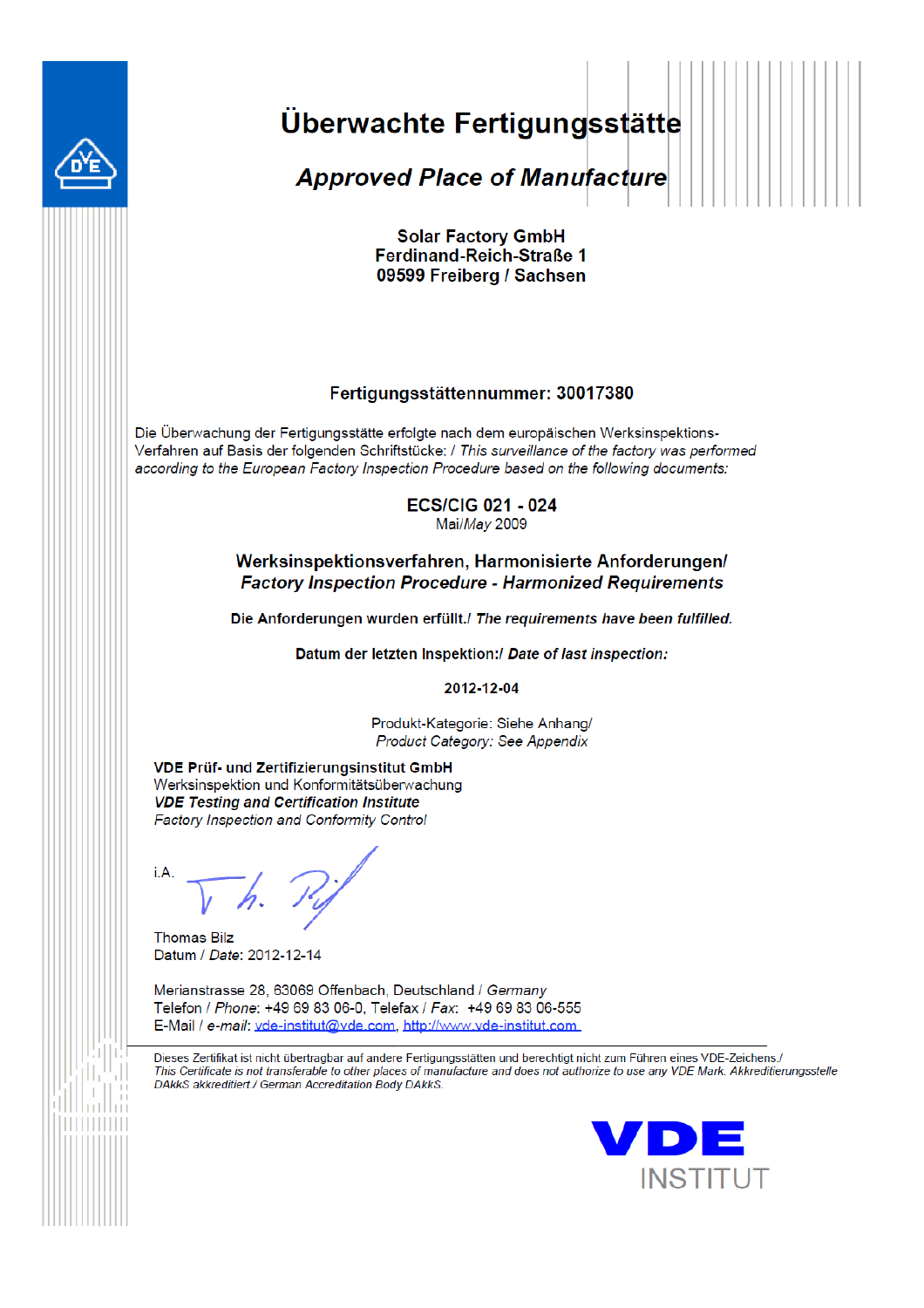## **VDE Prüf- und Zertifizierungsinstitut GmbH VDE Testing and Certification Institute**

Anhang zum Fertigungsstättenzertifikat Appendix to Factory Inspection Certificate **30017380** 

Name und Sitz der Fertigungsstätte / Name and registered seat of the place of manufacture Solar Factory GmbH, Ferdinand-Reich-Strasse, 09599 Freiber / Sachsen, Deutschland

Datum / *Date Seite / Page*<br>2012-12-14 <mark>1</mark>

Dieses Blatt gilt nur in Verbindung mit Blatt 1 des Zertifikats für die überwachte Fertigungsstätte./ This supplement is only valid in conjunction with page 1 of the certificate for the surveilled place of manufacture.

#### **Datum der letzten Inspektion / Date of last inspection:**

**2012-12-04** 

**Produkt-Kategorie: Product Category:**

Terrestrische kristalline Silizium-PV-Module

Crystalline silicone terrestrial PV-Modules

Weitere Informationen siehe Anhang Seite 2 / further information see Appendix page 2.



VDE Prüf- und Zertifizierungsinstitut GmbH \* Testing and Certification Institute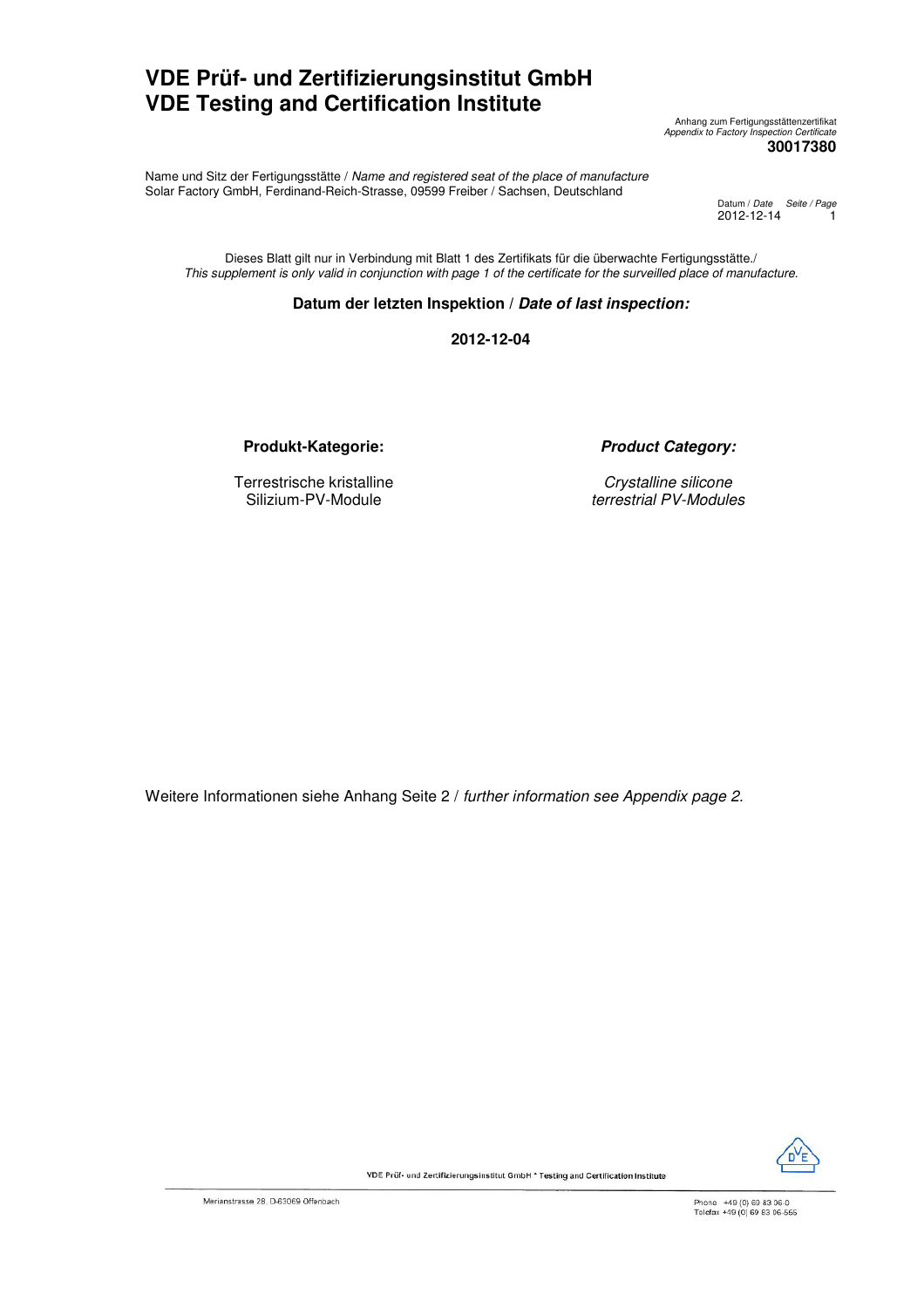## **VDE Prüf- und Zertifizierungsinstitut GmbH VDE Testing and Certification Institute**

|                                                                                                                                                                                 |               |                                                                                                                                       |                                        | ,,,,,,,,, |
|---------------------------------------------------------------------------------------------------------------------------------------------------------------------------------|---------------|---------------------------------------------------------------------------------------------------------------------------------------|----------------------------------------|-----------|
|                                                                                                                                                                                 |               |                                                                                                                                       | Date<br>2013-08-23                     | Page<br>2 |
| <b>VDE ID. No. License Holder</b>                                                                                                                                               | <b>Name</b>   | <b>Address</b>                                                                                                                        |                                        |           |
| 5005440                                                                                                                                                                         | SolarWorld AG |                                                                                                                                       | Martin-Luther-King-Str. 24, 53175 Bonn |           |
| <b>Product</b>                                                                                                                                                                  |               | Crystalline silicone terrestrial PV-Modules                                                                                           |                                        |           |
| License No.                                                                                                                                                                     | Standard(s)   |                                                                                                                                       |                                        |           |
| 40016336                                                                                                                                                                        |               | IEC 61215 Ed.2, IEC 61730 Ed.1, IEC 61730-2 Ed.1                                                                                      |                                        |           |
| Type(s)                                                                                                                                                                         |               |                                                                                                                                       |                                        |           |
| Sunmodule Plus SW XXX mono Y,<br>Sunmodule Plus SW XXX Compact mono Y,<br>Sunmodule SW XXX XL mono Y,<br>Sunmodule Protect SW XXX mono Y,<br>Sunmodule Plus SW XXX Vario poly Y |               | Sunmodule Plus SW XXX poly Y<br>Sunmodule Plus SW XXX Compact poly Y<br>Sunmodule SW XXX XL poly Y<br>Sunmodule Protect SW XXX poly Y |                                        |           |

XXX in the type replaces the power. Further information see VDE license. Y in the type replaces a potential suffix and can be "laminate" and / or "black".

| <b>VDE Factory ID. No.</b> | <b>Name</b>        | <b>Address</b>                                                                                              |
|----------------------------|--------------------|-------------------------------------------------------------------------------------------------------------|
| 30017380                   | Solar Factory GmbH | Ferdinand Reich Str. 1<br>Alfred-Lange-Str. 17<br>Carl-Schiffner-Straße 17<br>09599 Freiberg<br>Deutschland |
|                            |                    |                                                                                                             |

| <b>Identification / Serial number</b><br>Process steps in factory |                                   | Yes | <b>No</b> |
|-------------------------------------------------------------------|-----------------------------------|-----|-----------|
| 11xxxxxxxxxx x                                                    | Cells stringing                   | M   |           |
| 13xxxxxxxxxx x                                                    | Assembly / Lamination             | IХI |           |
| 16xxxxxxxxxx x                                                    | Electrical tests / Classification | M   |           |

A COMPANY OF THE **VDE ASSOCIATION FOR ELECTRICAL, ELECTRONIC & INFORMATION TECHNOLOGIES ....<sup>/4</sup>** 

Appendix to Factory Inspection Certificate

**30017380**



Managing Director Dipl.-Ing./Dipl.-Kfm. Wilfried Jäger Merianstrasse 28 D-63069 Offenbach Phone: +49 (0) 69 83 06-0 Fax: +49 (0) 69 83 06-555 E-mail: vde-institut@vde.com http://www.vde.com

Venue: Offenbach/Main HRB 43618 VAT-IDNo.: DE261922990 Tax No.: 04425092566

Make Payments to Commerzbank AG BLZ 500 800 00 Account-No.: 198 027 000 S.W.I.F.T.-Code: DRES DE FF XXX IBAN DE 91500800000198027000

Notified Body according to the Equipment and Product Safety Act (GPSG) for technical work equipment and consumer products. Notified body according to the EMC Directive 2004/108/EG for Electromagnetic Compatibility (EMC). Accredited by DAR accreditation bodies according to DIN EN ISO/IEC 17020, 17021, 17025 and DIN EN 45011. Accredited by: IEC – International Electrotechnical Commission – IECEE/CB, IECQ and CENELEC – European committee for Electrotechnical Standardization – CCA, HAR, ENEC.